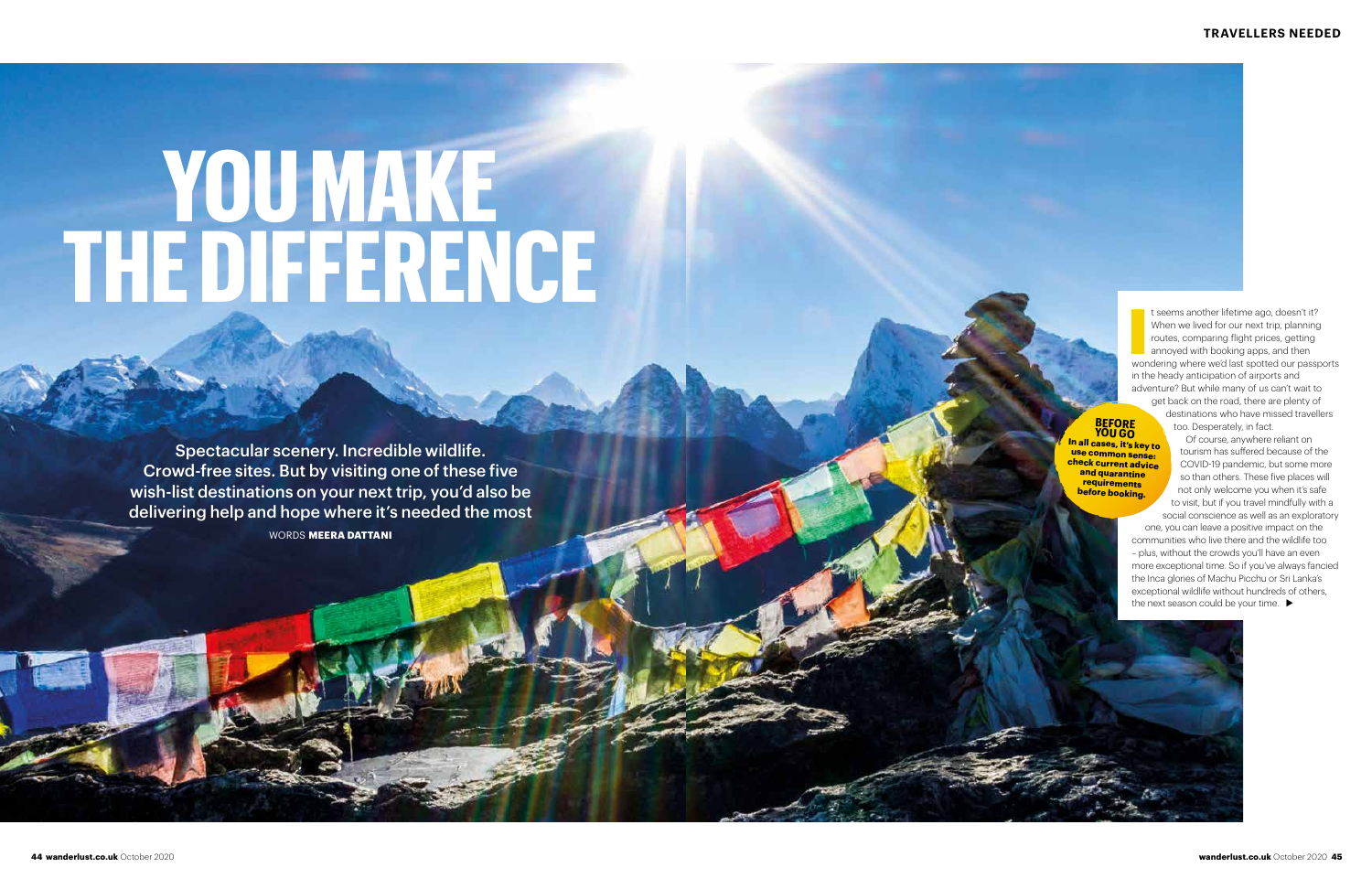**Llama lookout** When visitors are allowed to return to the Inca trail, you may be sharing Machu Picchu with only the local wildlife; (*inset*) a porter hard at work

> The impact of COVID-19<br>Peru has been monume<br>In the absence of incon<br>travellers, many guides,<br>porters, hotel staff and vendors he impact of COVID-19 in Peru has been monumental. In the absence of incoming travellers, many guides, have had to return to their family homes, reliant on subsistence farming and occasional work. Peru has been hard-hit with over half a million cases and over 26,000 deaths (at time of writing). As a result, lockdowns continue and international flights are temporarily suspended.

While there's no firm date for Machu Picchu opening, the one-day Inca Trail will open before longer treks, with 120 people a day instead of 250. Visitors to Machu Picchu citadel may be limited to 75 people an hour (750 a day) – given the usual number is around 2,500 a day, sometimes higher, this is a sea change. As Paul Cripps, managing director of Amazonas Explorer (amazonas-explorer.com), says, "It will be spectacularly deserted, if you get to go. Groups will be limited to eight people with one

to send food boxes to porters, cooks and muleteers who have lost work. We're also helping guides access funds to re-invent themselves as there will perhaps be zero work till 2021. Ask tour operators how they'll run sustainable and environmentally friendly trips such as joining www.travelersagainstplastic.org and actively reducing plastic use."

guide, with groups kept apart, and there'll be two set routes inside." "So if you're fairly fit, you can do

the trip in a day," he adds, "exploring the ruins in the even-quieter late afternoon and then catch the train back to the Sacred Valley, pretty much avoiding both Machu Picchu town (Aguas Calientes) as

## Support porters plus go crowd-free in… **Machu Picchu, Peru**<br> **1**<br> **1**<br> **1**<br> **12**<br> **12**<br> **12**<br> **12**<br> **12**<br> **12**<br> **12**<br> **12**<br> **12**<br> **12**<br> **12**<br> **12**<br> **12**<br> **12**<br> **12**<br> **12**<br> **12**<br> **12**<br> **12**<br> **12**<br> **12**<br> **12**<br> **12**<br> **12**<br> **12**<br> **12**<br> **12**<br> **12**<br> **12**<br> **12**<br> **12**<br>

well as the bus and entrance queues. You could be in for a real treat."

Cripps predicts the way visitors experience Peru will change. "The 'Airports of Peru' tour, where people shuffle from one hotspot to the next will hold little appeal." he says. "Moving daily, queuing for photos, buses, buffet lunches and tourist markets is not 'COVIDfriendly'. We envision more in-depth travel using a single base." If travellers want to have a positive impact, it's important to

go beyond the price as companies

try to recoup costs. But, says Paul, many travel-related businesses in Peru are classed as 'informal' which means no operating licenses, staff protection policies, insurance etc.

"It's also about how that company has protected its people during the pandemic and after," says Paul. "We set up a GoFundMe project

You can contribute to Paul's GoFundMe project at gofundme.com/f/help-peruvianporters-during-covid19 ⊲

Photo credit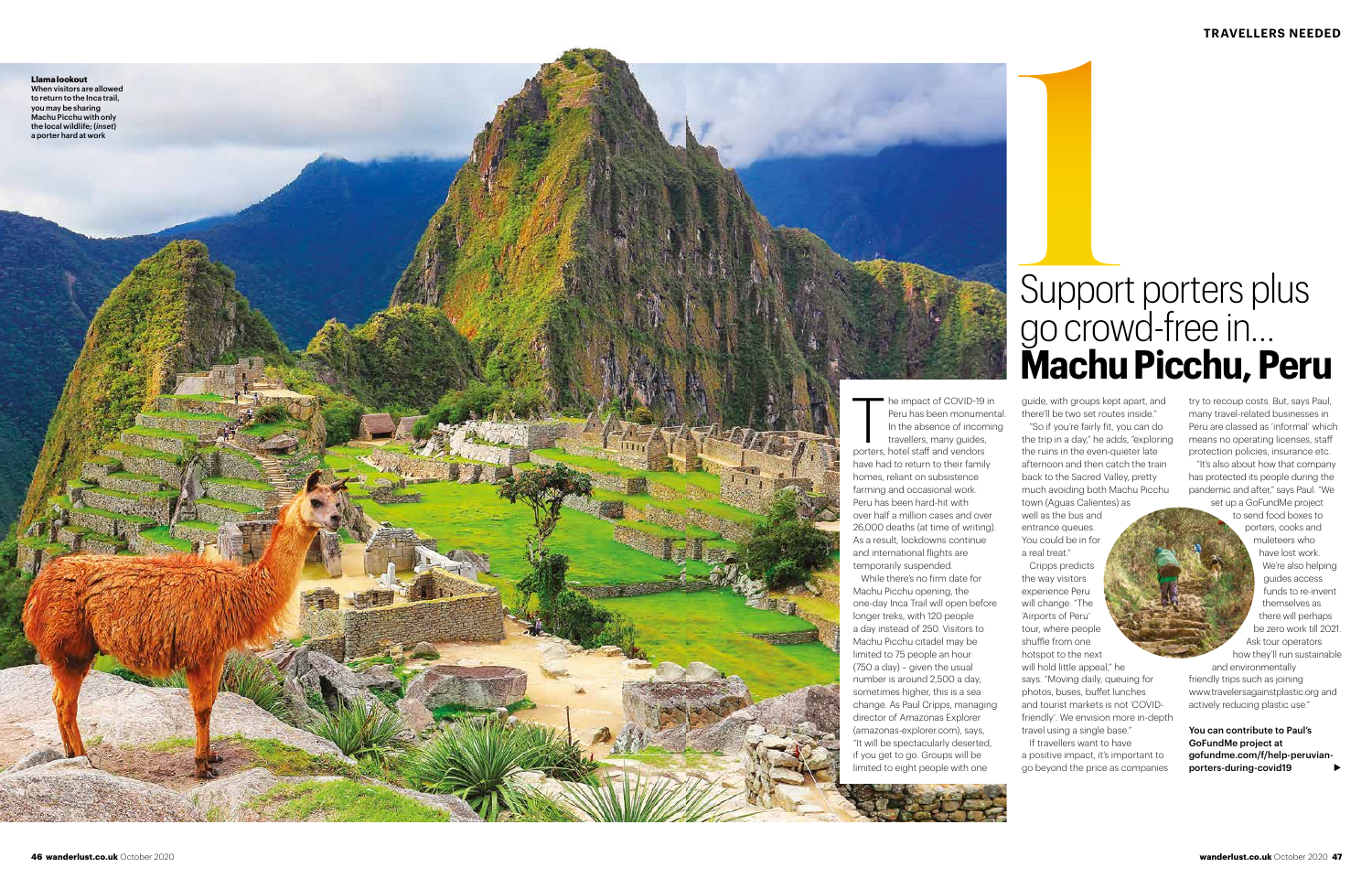### **TRAVELLERS NEEDED**

ourism in Sri Lanka had, until recently, been enjoying a deserved and exciting renaissance. However, the Easter terrorist attacks of 2019 was a crashing setback. Then, 11 months later, COVID-19 hit, leading to income and job loss for guides, craftspeople, food vendors, hoteliers, and rangers.

### How to help re-revive tourism in… **Sri Lanka 2**

"There's been limited help from the government so it's had a profound effect on the one in ten people who depend on tourism for a livelihood," says Farzana Dobbs, chief curator at Sri Lanka specialists Travel Gallery (travel-gallery.co.uk) and owner of Rosyth Estate House (rosyth.lk) near Kandy.

 "But the perverse upside of both 2019 and COVID has been the overtourism issue experienced by several national parks such as Yala has been reigned in and we're promoting lesser-known national parks."

Tourism plays a significant role in Sri Lanka's economy and while the country is exempt from the UK's 'avoid all-but-essential travel' list, Colombo airport remains closed for now. "We will need tourists to return," says Farzana, "but we're hoping to see travellers embrace more immersive

**48 wanderlust.co.uk** October 2020 **wanderlust.co.uk** October 2020 **<sup>49</sup>** <sup>T</sup> Visiting with a historical perspective is also key to understanding a nation's psyche – Sri Lanka went by the name of Ceylon after the British East India Company's conquest in the 19th century. Take tours that go beyond admiring colonial-era buildings in Colombo – you could 'createyour-own' with Urban Adventures (urbanadventures.com) or take their food tour that engages with local vendors while sampling the capital's mix of Sinhala, Muslim, Tamil, and Malay cuisines.

travel styles and explore the culture and food more deeply. We're also promoting longer stays and a slower pace to

> If you're visiting a tea plantation, check it operates to Fairtrade standards and openly ask about working conditions for tea pickers. Alternatively, head north to Jaffna, off-limits during the civil war, to enjoy a lesser-visited region and its history.



the slow-travel approach is one way to ensure



responsibly in Sri Lanka, especially if visiting lesserknown places in what will already be

a less-crowded travel experience. Places such as Flood Plains National Park, 200km north-east of Colombo, help share the tourist dollar, as does choosing ethical wildlife experiences such as avoiding elephant-riding or elephant trick shows, and staying in

locally owned, perhaps communityrun, guest houses and operators.

Sri Lanka is also part of the UN Environment's CleanSeas campaign (cleanseas.org) against ocean pollution and has banned singleuse plastic products since 2018 – travellers can contribute by watching their own usage. ⊲

AWL; Getty

**Rising above it** Stilt fishermen in Dalawella, at Sri Lanka's southern tip; (*inset*) Minneriya National Park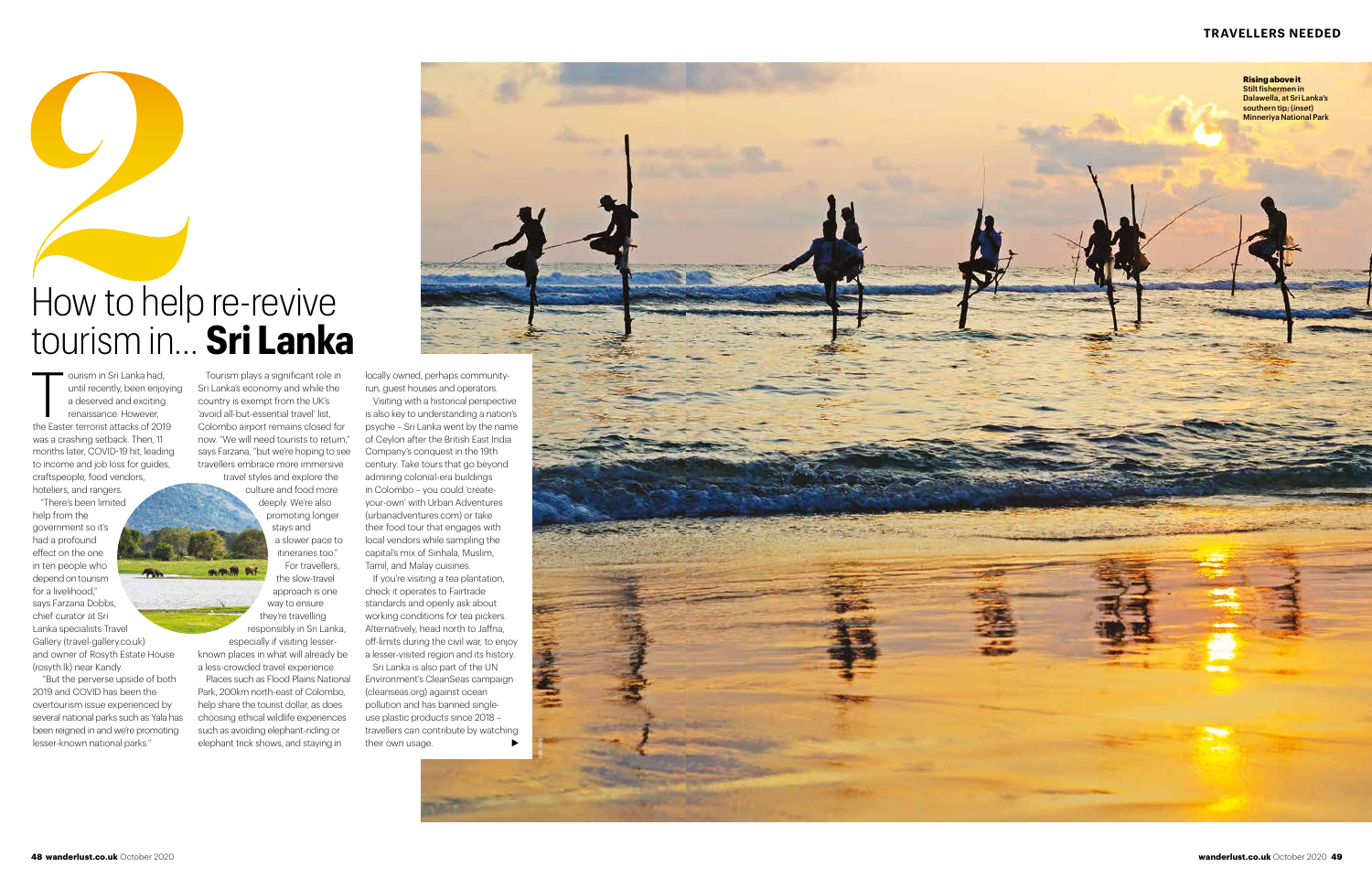### **TRAVELLERS NEEDED**

ourism accounts for 8-10% of Kenya's economic output and employs around two million people, so it's an understatement to say that COVID-19 has impacted on the country hugely. In July, the tourism minister announced that the nation had lost £570 million in tourism revenue due to the virus and lockdowns – about half of 2019's total. But this doesn't just affect the locals. When tourism dips, poaching also increases as rangers are fewer, a tragedy in a country that's made huge strides in conservation.

While international passenger flights resumed on 1 August, Kenya still (at time of press) falls within UK Foreign and Commonwealth Office advice against 'all but essential' international travel. That's frustrating for many, including Paul Goldstein, wildlife photographer and co-owner of Kicheche Bush Camp (kicheche.com) in the Olare Motorogi Conservancy bordering the Masai Mara Reserve.

"There's no greater time or place to view predators and the vast herds than the Masai Mara, particularly the properly-run Conservancies [non-for-profit wildlife management companies]," says Paul. "Many of

Boosting

conservation

and safari

tourism in…



Visiting during the 'off-season or low season' is often a win-win, with cheaper prices and crowdfree viewings. And by choosing companies who take conservation and community tourism seriously, particularly in the light of historical land allocation benefitting wealthy white colonisers, travellers will enjoy a more serene safari experience that also supports local people. ▶

Poaching is another issue. "Stopping people travelling is putting millions into penury and has grave implications for wildlife. Parks

and reserves with healthy tourist numbers

> have little or no poaching," says Paul. "Bush meat and poaching are already raising their



sinister heads over Africa and will become commonplace without tourist dollars

and policing eyes." How can travellers help – when they do visit? "Kenya has incredible sights such as the wildebeest and zebra migration in the Mara-Serengeti ecosystem," say Jonathan and Angela Scott, The Big Cat People (jonathanangelascott.com). "But people are viewing it as entertainment instead of standing in awe. This endangers the very creatures we've come to watch."



There's no reason to sit or stand on the roof of safari vehicles or walk outside the vehicle at river crossings, he adds "We need to sit quietly, take our pictures, or simply watch the scene unfolding in front of us. It's vital vehicles don't crowd entry/exit points used by animals. The Mara Conservancy has done a wonderful job in dealing with visitor usage and vehicles in the Mara Triangle."

As travellers, we also need to appreciate best-practice. There's been much talk about sustainable, responsible tourism being the winner when travel resumes, but that means walking the talk. "Every camp and lodge should ensure their driver-guides follow conventions and brief their guests in advance," says Jonathan. "Guides are under pressure to deliver the best photo opportunities – but we must stop using it as an excuse to condone bad practice and manage expectations instead.

### **Moody Mara**

A leopard looks out as the dark Kenyan skies; (inset) Maasai guiding visitors on a *Kicheche Migration Walk*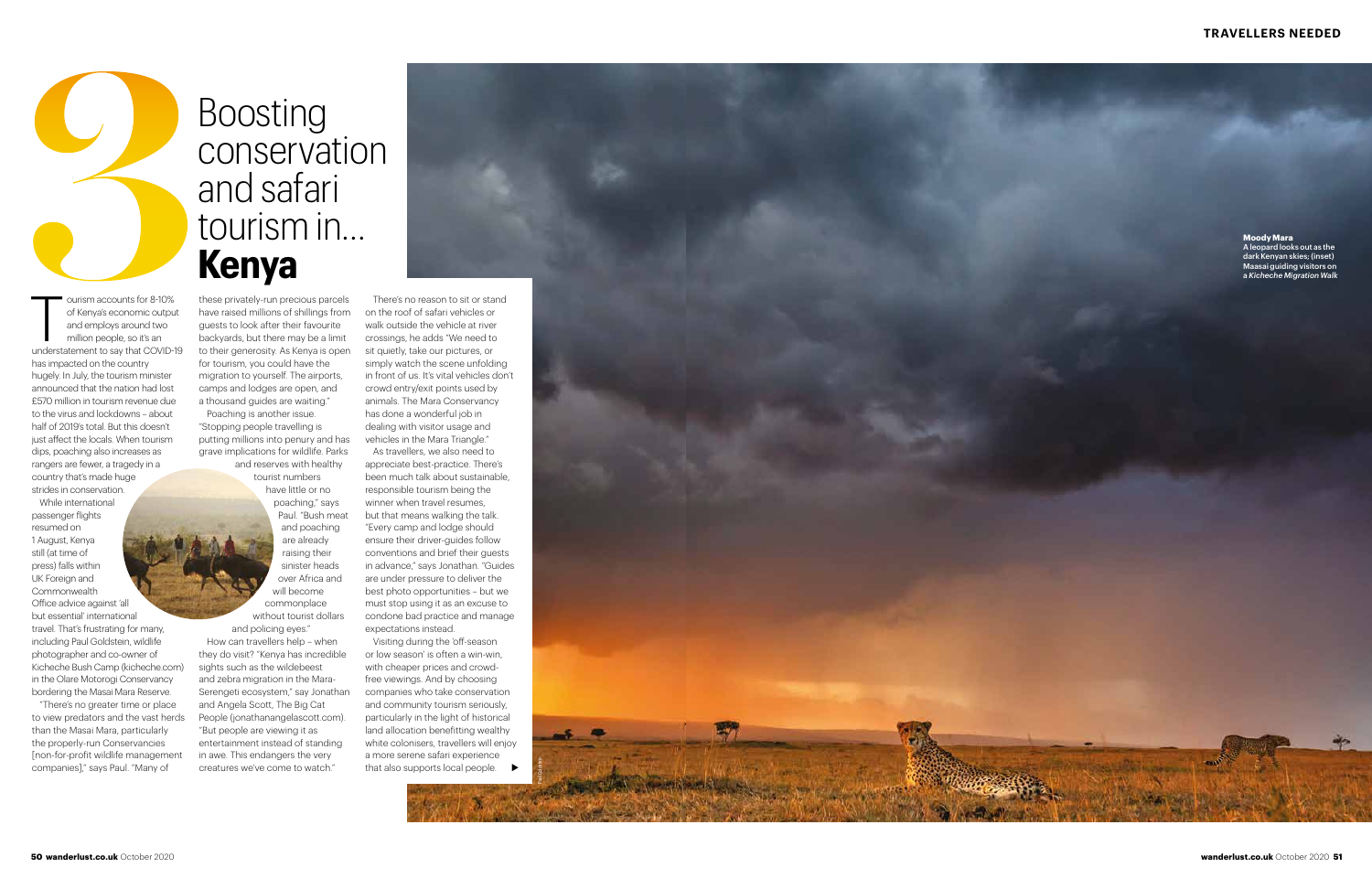# **4**How to travel more consciously in… **Nepal**

based Ethical Travel Portal (ethicaltravelportal.com), says, "It doesn't help that countries like Nepal lack strong government cover to support and protect industries, so they're left to cope on their own. We're in a situation where tourism providers are desperate for business to come back, while mountain communities not involved in tourism don't want it back before the virus threat is over."

in Nepal and part of Norway-

The spring season was barely<br>underway when COVID-19<br>entered the scene, and<br>lockdown was imposed. At<br>time of press, Nepal remains closed

to international tourists, and changing guidelines, rise in infection rates, European quarantines and general uncertainty will certainly affect the rest of the season. The repercussions are huge in a nation where tourism is one of the biggest employers hundreds of thousands of people lost their income as guides, drivers, porters, hoteliers, restaurant owners

And, as Raj Gyawali, responsible

and street vendors.

tourism expert, founder of

he spring season was barely underway when COVID-19 entered the scene, and lockdown was imposed. At

In the meantime, a vision for 'better' tourism is underway with several professionals setting up better protocols for mountain tourism. "Tourism happened organically in Nepal without much planning," says Raj, "The pandemic is giving us a fighting chance to forge a better relationship between industry, communities, travellers and locals. If we can really reimagine it, it might even be regenerative, where tourism leaves more of a positive impact than a negative one."

With adventure travel often the first to resume, Nepal, thanks

to a little something called the Himalaya, may well benefit from a swifter resurgence while travellers enjoy crowd-free treks, a stark contrast to recent images of queues around Everest. But how can travellers play their part when they do go? Raj suggests visitors learn more about the destinations they're visiting – not just from a "Is it safe?" perspective, but about the communities they'll encounter and why they want to travel there.

"Be inquisitive and learn more about the positive impacts you can make," he says. "Travel with deeper immersions that respect the local culture and intelligence. Use this knowledge to uplift oneself, build lasting connections and not just travel for the sake of ticking a bucket list. All this builds resilience via respect, tilting the balance in the relationship beyond just pure economics to something more